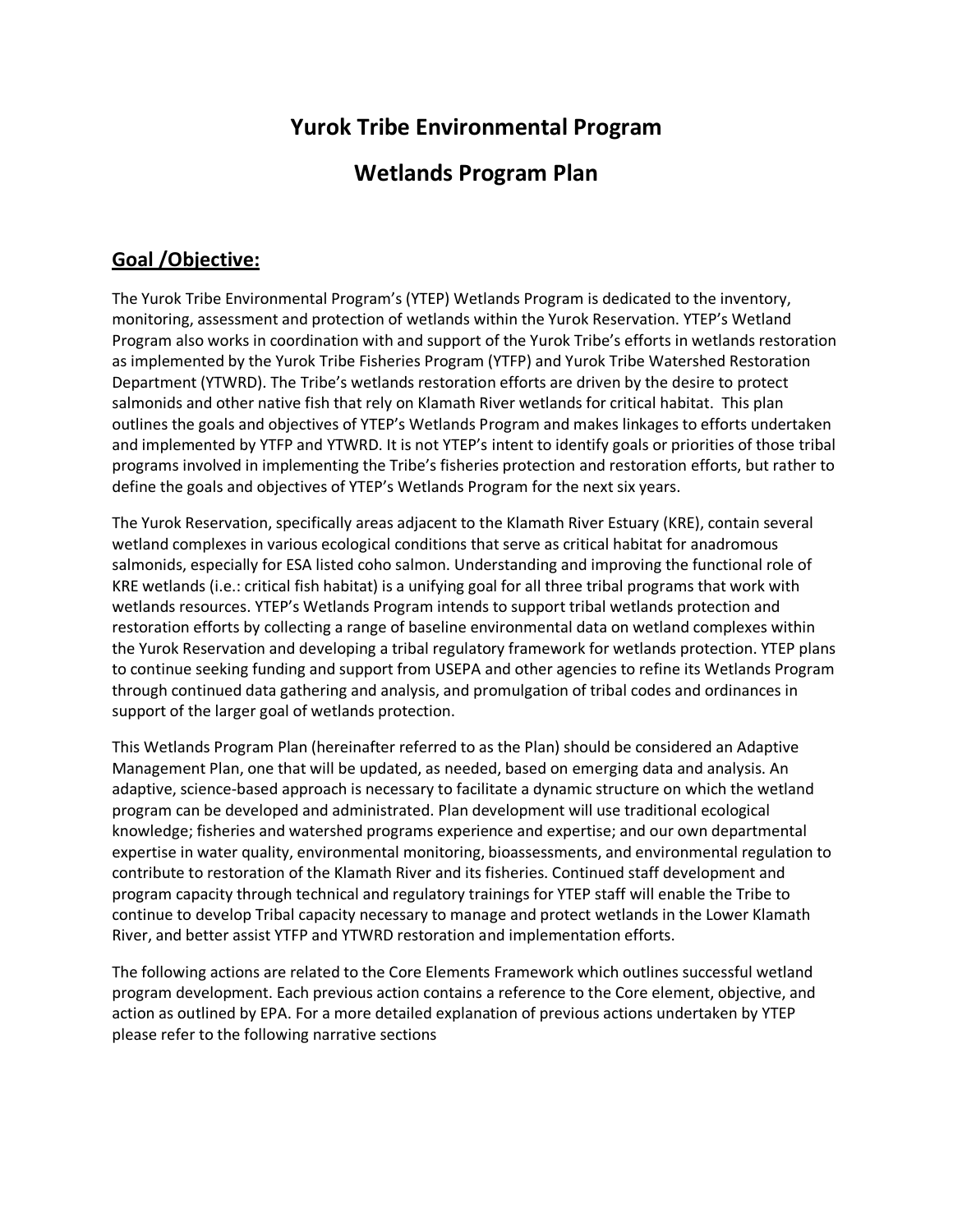# **YTEP Wetlands Program – Previous Program Development:**

## **2007:**

• Develop quality assurance documents for wetland CRAM data collection (*Monitoring and Assessment objective 1, action B,C, and D)* 

http://www.yuroktribe.org/departments/ytep/documents/YTEPWetlandCRAMQAPP.pdf

#### **2008:**

• Inventory depressional and estuarine wetlands of the Klamath River Estuary *(Monitoring and Assessment objective B and D)* 

#### **2009:**

- Assess wetlands using the California Rapid Assessment Method (CRAM) *(Monitoring and Assessment objective 2, action B and D)*
- Identify priority wetland restoration sites based on CRAM results *(Monitoring and Assessment objective 2, action E; Regulatory objective 2, action F)*

http://www.yuroktribe.org/departments/ytep/documents/FinalKREWetlandRestorationPrioritizationPla n102009\_000.pdf

• Develop a wetlands mitigation tracking component *(Regulatory, objective 2, action G)* 

#### **2010:**

• Develop a Water Quality Monitoring Quality Assurance Program Plan *(Monitoring and Assessment objective 1, action B, C and D)* 

http://www.yuroktribe.org/departments/ytep/documents/YTEPQAPPforKREWWaterQuality.pdf

• Assess water quality in wetlands previously scored with CRAM *(Monitoring and Assessment objective 2, action B)* 

### **2011:**

• Integrate monitoring data to evaluate wetland condition/function to inform decision making. *(Monitoring and Assessment objective 2, action E)*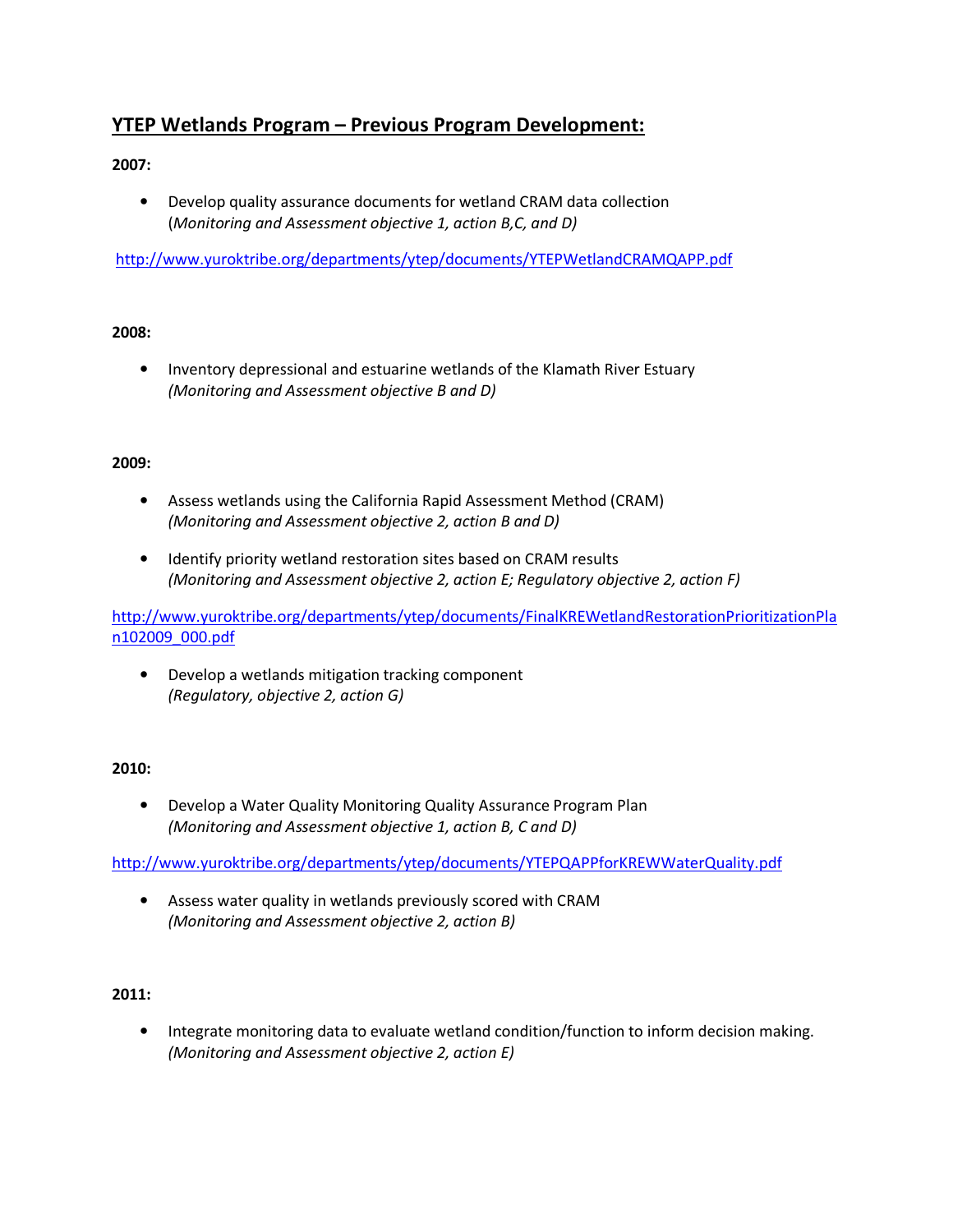- Establish reference wetlands *(Monitoring and Assessment objective 2, action C)*
- Develop the Yurok Tribe Environmental Program Wetlands Program Plan *(Monitoring and Assessment- objective 1, action A)*

YTEP received its first Wetlands Program Development grant from USEPA in 2008. This two-year grant funded the initiation of YTEP's Wetlands Program and the recruitment and training of a Wetlands Program Specialist. A second 2-year grant was received from USEPA to continue program development in 2009. YTEP intends to pursue additional funding from USEPA's Wetlands Development Program to continue to build program capacity in wetlands monitoring, collection and analysis of baseline data, and developing wetlands regulations through the tribal codes, ordinance and a Wetlands Protection Plan and Wetlands Water Quality Standards.

In 2008, YTEP began developing an inventory of wetlands and documenting ambient conditions of these areas using the California Rapid Assessment Method (CRAM) for wetlands. The goal of this work was to use CRAM to document baseline conditions of depressional wetlands. Information gained from these efforts is intended to assist with assessing wetland restoration potential and the prioritization and identification of impaired wetlands suitable for compensatory mitigation by outside agencies.

In 2009, YTEP and YTFP were the recipients of a grant from BOR to continue working with Fiori GeoSciences to develop conceptual restoration designs for an impaired KRE wetland complex. Priority project Treatment as a States included development and implementation of a soil sampling protocol for this site and collection of CRAM data. Soil sampling and CRAM information, along with topographic and hydrologic data, is currently being used to further characterize site conditions, help determine wetland enhancement feasibility, and further develop conceptual restoration designs for this priority KRE wetland.

In 2010, YTEP initiated a water quality monitoring program in the KRE wetlands previously assessed in 2008-2009. Priority goals of this ongoing study include assessing relationships between water quality and certain wetland functions and attributes, using collected data to update the wetland restoration priorities list, and begin developing water quality standards for KRE wetlands.

YTEP's Wetlands Program continues to expand its capacity and coordination with YTFP and YTWRD as the Tribe strives to protect critical fisheries habitat and resources through wetlands protection efforts.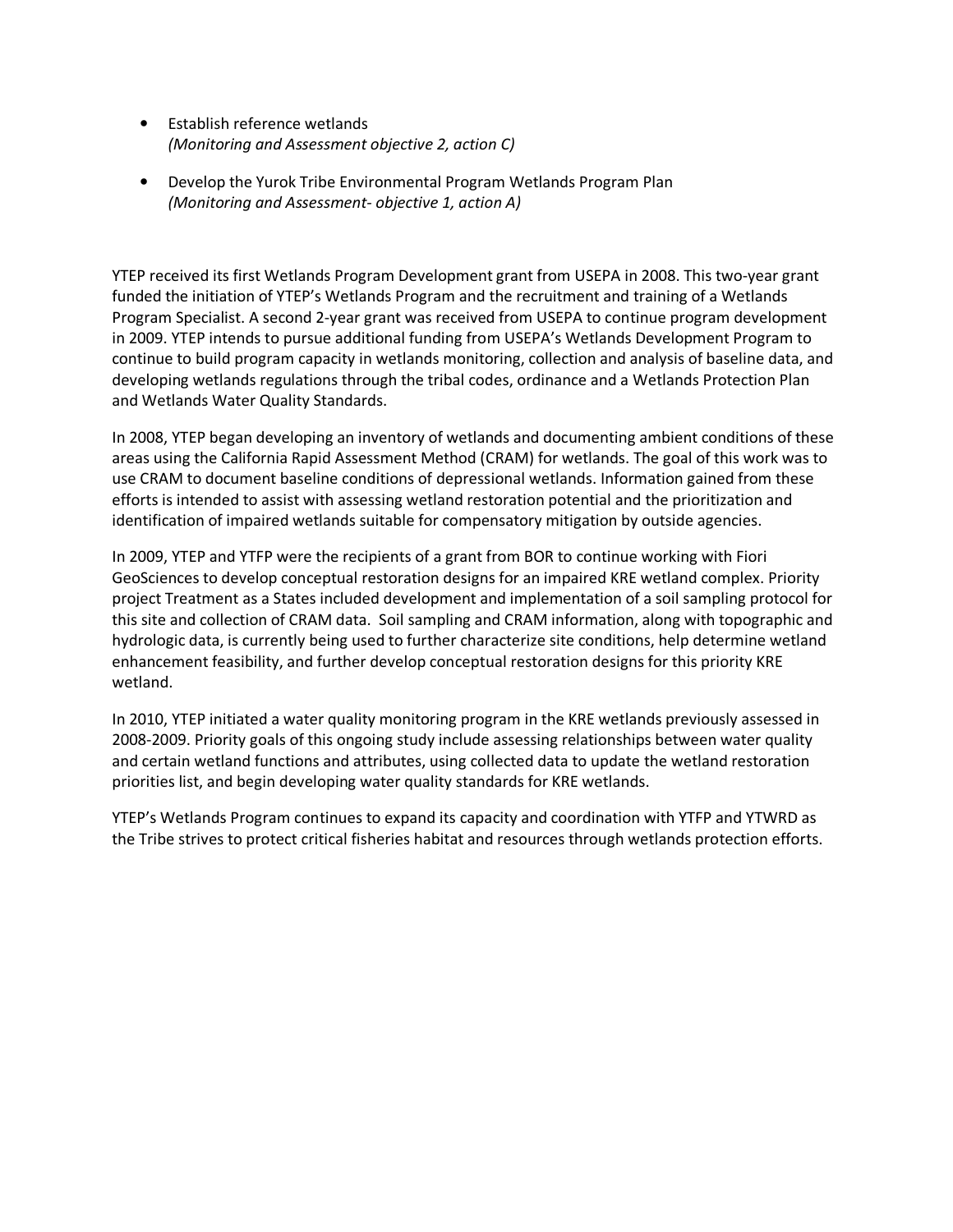# **Future Work -Proposed Schedule:**

This Plan outlines YTEP goals and objectives to be accomplished over the next six years (2012 – 2017). All efforts identified in the proposed schedule are intended to collect baseline data for the purposes of protection, particularly in response to Climate Change. Year 1-4 will focus on the collection and assessment of environmental conditions and baseline data to inform Climate Change adaptation planning efforts identified in years 5 and 6. While it is understood that Treatment as a State (TAS) from USEPA for CWA does not confer regulatory authority under CWA 404, TAS activities are included as an example of how the Tribe is working towards increased regulatory authority on the reservation. Tribal ordinance and the development of a Yurok Tribe Wetlands Protection Plan are additional efforts to be undertaken for the purpose of enhancing Tribal regulatory and jurisdictional authority within the reservation. This Plan is intended to outline YTEP's program development needs and objectives and better plan for future funding and coordination opportunities. As per USEPA Program Plan guidelines, YTEP presents the following proposed general schedule for wetland program objectives:

Note: Each action references the core element, objective, and action as outlined by US EPA, *http://water.epa.gov/grants\_funding/wetlands/cefintro.cfm*. For a further explanation of actions refer to the narrative section on the following pages of this plan. Actions will be described under the narrative for each core element.

### **Year 1 - 2012:**

- Continued data collection and analysis of wetlands water quality *(Water Quality Standards -objective 2, action A)*
- Initiate macroinvertebrate bioassessments for KRE wetlands complexes *(Monitoring and Assessment- objective 1, action C; objective 2, action A and B)*
- Inventory and map wetlands in the Upper Yurok reservation. *(Monitoring and Assessment- objective 2, action B and D)*
- Participate in Treatment as a State (TAS) application process to USEPA Region 9 for CWA authority *(Regulatory -objective 1, action A)*

## **Year 2 - 2013:**

- Continued data collection and analysis of wetlands water quality *(Water Quality Standards- objective 2, action 1)*
- Continue and complete macroinvertebrate bioassessments for KRE wetland complexes *(Monitoring and Assessment- objective 2, action B)*
- Continue to inventory and map wetlands in the Upper Yurok reservation. *(Monitoring and Assessment- objective 2, action B and D)*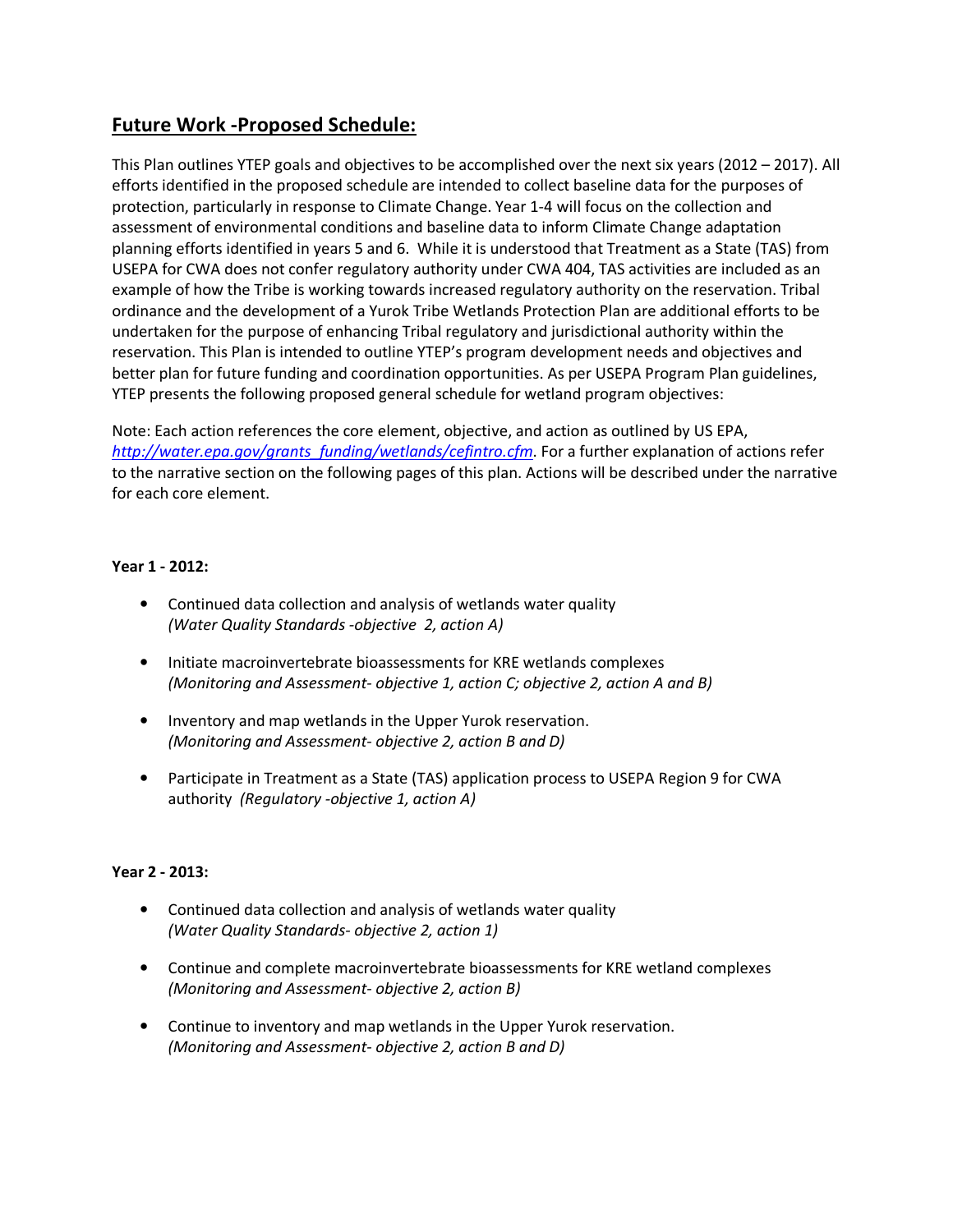• Review and revise YTEP's Wetlands Program Plan (adaptive management) *(Monitoring and Assessment- objective 1, action A, B and C; Regulatory- objective 1, action D; Voluntary Restoration- objective 4, action C; Water Quality Standards- objective, action 1)* 

### **Year 3 – 2014:**

- Continued data collection and analysis of wetlands water quality *(Water Quality Standards- objective 2, Action 1)*
- Conduct wetlands plant surveys as part of continued bioassessment data collection *(Monitoring and Assessment- objective 1, action C, objective 2, action A and B)*
- Assess wetlands identified in the Upper Yurok Reservation *(Monitoring and Assessment- objective 2, action B and D )*
- Begin development of Wetlands Protection Plan and draft ordinances *(Regulatory- objective 2 , action A)*
- Begin tribal process (community scoping, OTA review, Council review) for Yurok Tribe Wetland Protection Plan and ordinance *(Regulatory- objective 2 , action A)*
- Update and revise Yurok Water Quality Control Plan and permitting process to include wetlands *(Water Quality Standards- objective 3, action A)*

## **Year 4 - 2015:**

- Continued data collection and analysis of wetlands water quality *(Water Quality Standards- objective 2, Action 1)*
- Conduct wildlife surveys as part of continued bioassessment data collection *(Monitoring and Assessment- objective 1, action ;, objective 2, action A and B)*
- Continue to assess wetlands identified in the Upper Yurok Reservation *(Monitoring and Assessment- objective 2, action B and D)*
- Begin Climate Change assessments and impact modeling for KRE wetlands complexes *(Monitoring and Assessment- objective 2, action B)*
- Begin drafting Tribal Water Quality Standards specific to wetlands *(Water Quality Standards- objective 2, action 4)*
- Review and revise YTEP's Wetlands Program Plan (adaptive management) *(Monitoring and Assessment- objective 1, action A, B and C; Regulatory- objective 1, action D; Voluntary Restoration- objective 4, action C; Water Quality Standards- objective, action 1)*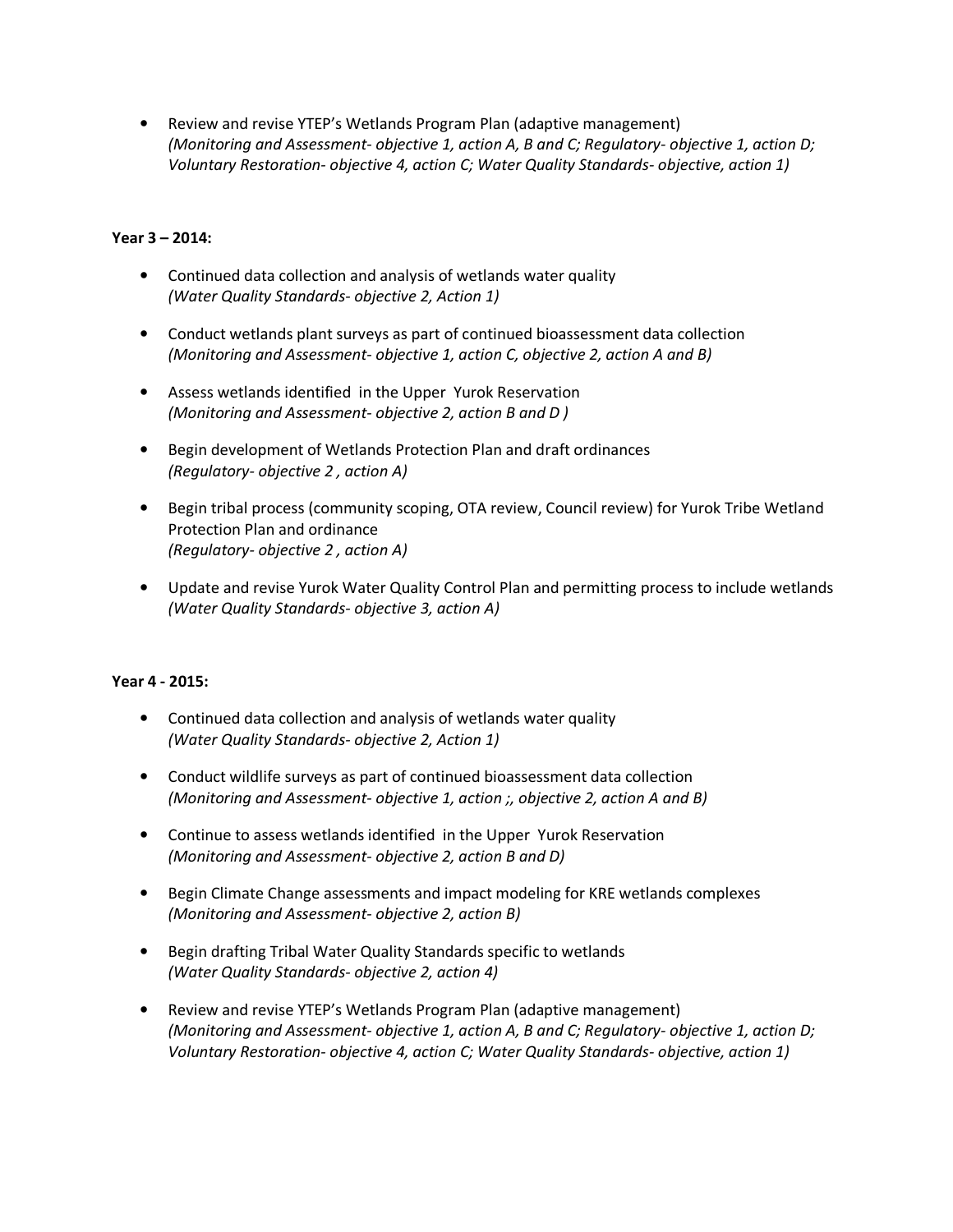#### **Year 5 - 2016:**

- Continued data collection and analysis of wetlands water quality *(Water Quality Standards- objective 2, Action 1, 2, and 3)*
- Compile bioassessment results in summary report for all KRE wetlands complexes *(Monitoring and Assessment- objective 2, action E)*
- Complete Water Quality Standards for wetlands *(Water Quality Standards objective 2, action 4)*
- Continue Climate Change assessments for KRE wetlands complexes *(Monitoring and Assessment objective 2, action B)*

#### **Year 6 - 2017:**

- Analyze baseline water quality and bioassessment data *(Monitoring and Assessment- objective 2, action E)*
- Compile comprehensive report on baseline monitoring and assessments conducted since beginning of YTEP Wetlands Program *(Monitoring and Assessment- objective 2, action E)*
- Complete a KRE Wetlands Climate Change Adaptation Plan with YTFP and YTWRD *(Monitoring and Assessment- objective 2, action B)*
- Review and revise YTEP's Wetlands Program Plan (adaptive management) *(Monitoring and Assessment- objective 1, action A, B and C; Regulatory- objective 1, action D; Voluntary Restoration- objective 4, action C; Water Quality Standards- objective, action 1)*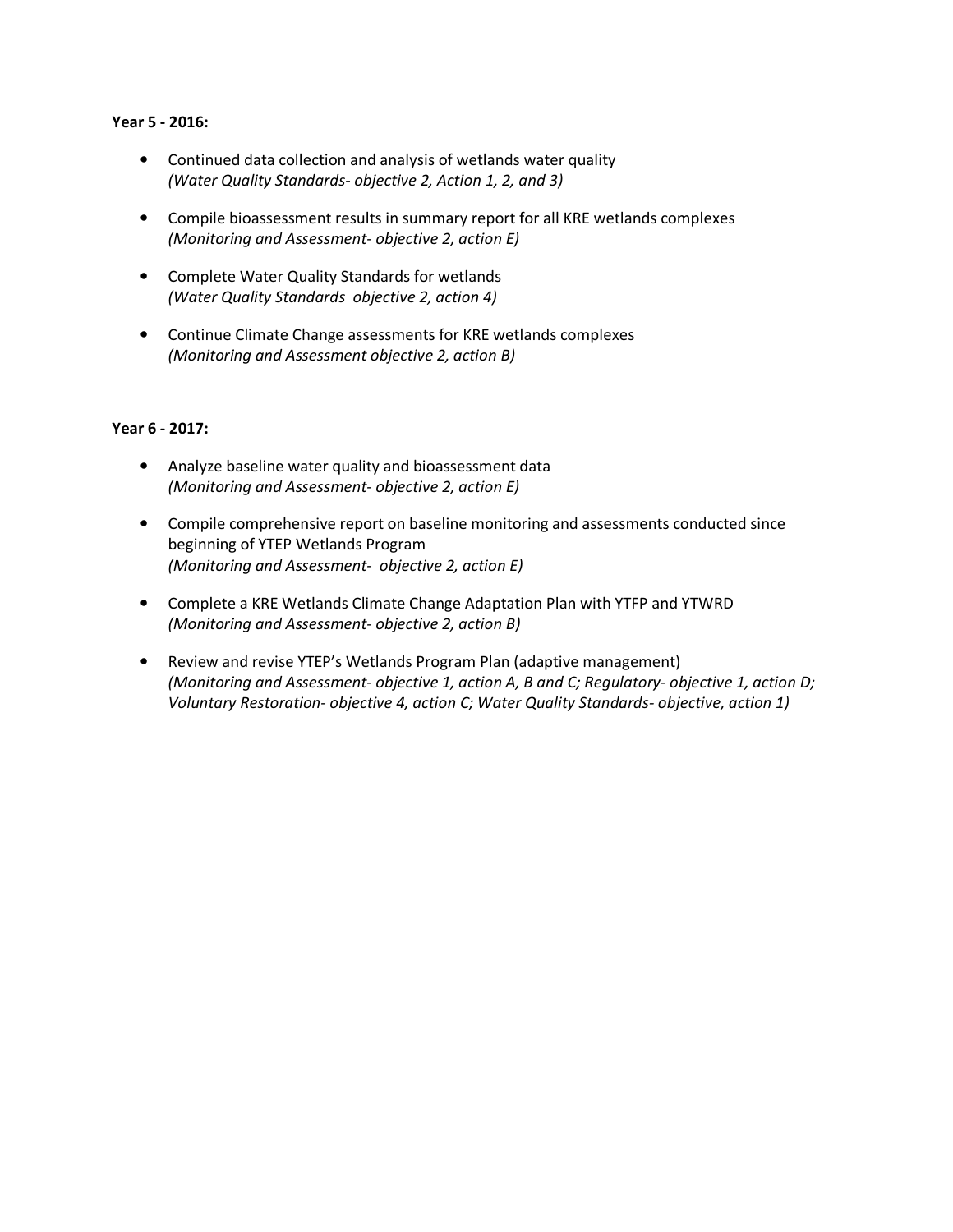## **Monitoring and Assessment:**

YTEP will work with YTFP and YTWRD to develop a Yurok Reservation Wetlands Monitoring Plan. This plan will define new water quality and quantity monitoring projects and describe new and previously established methods to develop a comprehensive understanding of the dynamic conditions in these wetlands. This monitoring plan will guide wetland monitoring and assessment activities that YTFP and YTEP conduct to help build collaboration between departments, eliminate redundancy of efforts, and expand overall tribal capacity.

YTEP's Wetlands Program currently conducts water quality monitoring of wetlands complexes through the use of data sondes and will continue to do so in future years. This monitoring provides critical baseline data on current conditions. YTEP will continue this monitoring in future years with the purpose of collecting a comprehensive data set on water quality conditions over time to allow for analysis with the intent of informing how these parameters relate to use by anadromous salmonids. Water quality data will be analyzed as it is collected but also undergo a comprehensive analysis after several years to gain confidence and establish any trends. Baseline data of water quality in Klamath River Estuary wetlands will also be used in creating water Quality Standards for wetlands, which will also have a regulatory role in the Tribal water quality permit that

Bioassessments of wetland complexes will be proposed and conducted in future years in an effort to gain a more comprehensive understanding of wetlands function. Bioassessments can provide insights and data regarding ecosystem function that standard water quality/quantity monitoring by itself cannot. These efforts will expand our scientific and biological understanding of these complex and dynamic ecosystems and may provide insights into habitat suitability and inform restoration priorities. YTEP plans to focus on macro-invertebrate studies, plant surveys, and wildlife studies. It is anticipated the macroinvertebrate studies will take 1-2 years and plant surveys and wildlife studies consisting of 1 season. The data will be analyzed as it is completed, but will also be used again in the future to assess Climate Change and sea level rise impacts.

Climate Change impacts have the potential to significantly affect wetlands complexes in the Lower Klamath River and the estuary. Sea level rise and changes in hydrology may alter the distribution, location and extent of wetlands complexes in the Yurok Reservation. It is logical to assume these changes may have significant impacts on Klamath River fisheries, fisheries and restoration priorities for the Tribe. YTEP will conduct baseline assessments for plants, macro-invertebrates and water quality monitoring to later assist in climate change planning efforts to inform responses and identify needs for protecting these critical habitats and ecosystems. Modeling and mapping efforts will be undertaken in collaboration with YTFP and YTWRD to assist in predicting and planning for Climate Change impacts on these critically valuable wetlands complexes. A final outcome of this Plan would be the development of a KRE Wetlands Climate Change Adaptation Plan developed in coordination with YTFP and YTWRD.

YTEP will continue building monitoring and assessment capacity through training, workshops, conferences, inter-department and inter-agency networking. YTEP's participation in the California Wetlands Monitoring Workgroup and the National Wetland Monitoring and Assessment Workgroup will continue to help facilitate representation in state and federal standardized method development.

YTEP will continue to develop its monitoring and assessment program capacity through attending and/or participating in trainings, workshops, conferences, inter-department and inter-agency networking. A goal of this participation is to help facilitate thorough regional representation in state and federal standardized method development. To meet this goal, YTEP will attend the National Wetland Condition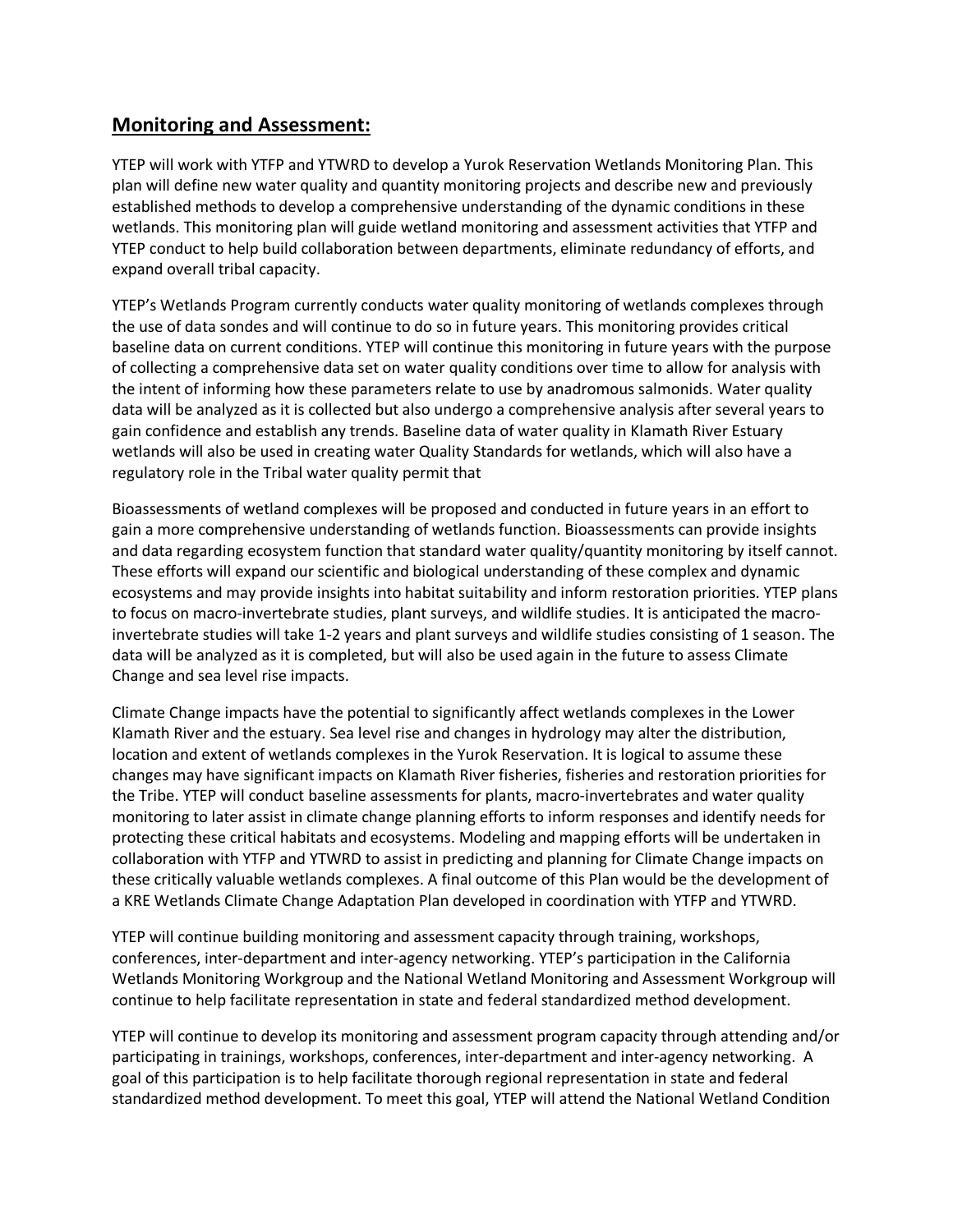Assessment Training, and participate in quarterly meetings as a part of the National Wetlands Monitoring and Assessment workgroup. YTEP will also participate in the California Wetlands Monitoring Workgroup, and submit abstracts to present studies at regional and national conferences.

## **Regulatory:**

The Yurok Tribe continues to expand and enhance its regulatory and jurisdictional framework for a range of resources within the Yurok Reservation. Re-organized in 1988 under the Hoopa-Yurok Settlement Act and the adoption of the Yurok Constitution in 1993, these efforts are fairly recent and ongoing as the Tribe reestablishes its sovereignty over its reservation and resources.

YTEP continues to develop and promulgate tribal codes, ordinance and regulations in support of these efforts, through the assumption of USEPA regulatory authority. YTEP is currently working on Treatment as a State (TAS) applications for both Air and Water as part of these efforts. YTEP has already promulgated some regulations and ordinances such as the Tribe's Water Quality Control Plan and tribal permitting process, Smoke Management Plan and tribal permitting process and a range of solid and hazardous waste ordinances.

Developing a Wetlands Protection Ordinance and Wetlands Protection Plan, in coordination with other tribal departments and the tribal membership, are goals of YTEP's Wetlands Program for future years. The ordinance and plan will define the jurisdiction of YTEP regulatory authority, establish a scope of regulated activities, define criteria for responding to and reviewing project applications, establish criteria for effective mitigation, and develop integration with the existing water quality control program. YTEP will upgrade and revise the existing Water Quality Control Plan to include wetlands protections to expand and enhance these tribal regulatory efforts. Due to complex jurisdictional issues and the need to obtain TREATMENT AS A STATE for Clean Water Act authority, these efforts need to be worked through carefully with input from tribal members, legal counsel and approval by Tribal Council. These efforts will take time to develop through the Tribe's internal ordinance process. YTEP Wetlands Program staff will need continued training to build this technical capacity and legal consultants may be needed to successfully navigate through complex issues for the Tribe. These efforts will take a number of years to fully complete. YTEP's Wetlands Program will take the lead in these efforts and will continue seeking funding to assist in building tribal regulatory and jurisdictional capacity.

# **Voluntary Restoration and Protection:**

As previously noted, restoration design and implementation are undertaken by the Tribe's Fisheries and Watershed Restoration Programs, not YTEP. These departments coordinate with landowners and resource agencies to develop and implement watershed and fisheries restoration projects throughout the Klamath Basin. Restoration efforts are funded through various, competitive state and federal grant programs. YTEP works in support of these efforts specific to water quality/quantity monitoring data gathering and analysis but does not engage in restoration projects or the negotiation of these types of voluntary agreements with private landowners within the Yurok Reservation. YTEP participates in meetings with outside agencies in wetlands mitigation planning and development with YTFP. YTFP and YTEP will continue to coordinate monitoring, data collection and data analysis efforts in these wetland complexes to ensure restoration activities continue to be driven by the most up-to-date science.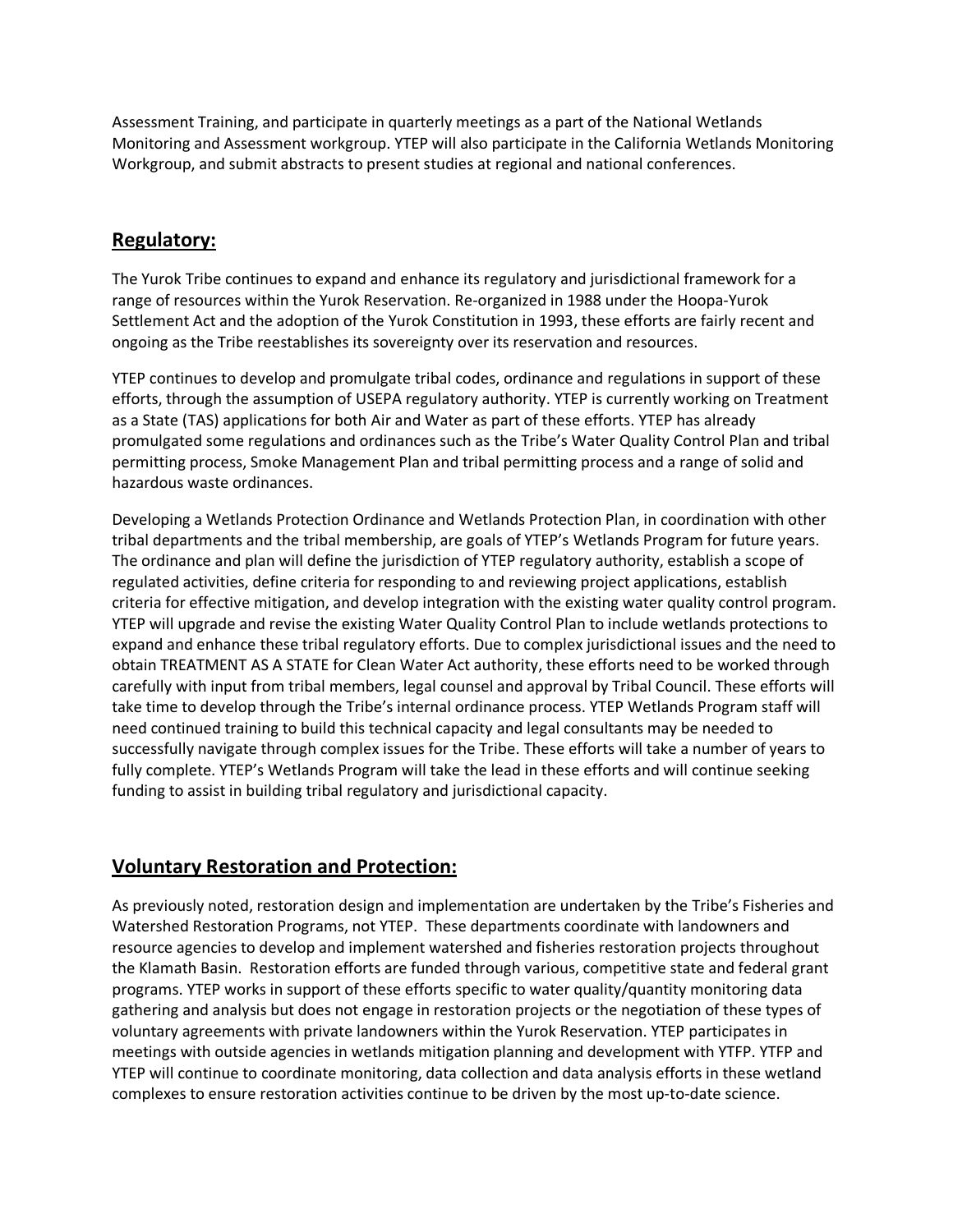YTEP presents examples of the restoration efforts currently led by YTFP to demonstrate how the Tribe implements wetlands restoration in the Lower Klamath River:

YTFP has been restoring critical salmonid habitat in the Lower Klamath for nearly 15 years. Restoration efforts focus on rehabilitating riparian forests and increasing stream habitat complexity and resiliency. YTFP has always worked closely with YTWRD to coordinate upslope and instream restoration efforts in the Lower Klamath River Sub-basin.

YTFP is currently working with YTEP and other restoration partners to develop and implement a restoration plan for KRE and its surrounding habitats. YTEP will assist in the development of this restoration plan by providing existing data and collecting additional data needed to help inform this process. YTEP can also assist YTFP in conducting restoration effectiveness monitoring.

YTFP will initiate a large-scale stream and wetland restoration effort in Waukell Creek, a priority offestuary tributary to the Klamath River in 2012. Restoration planning and implementation in this watershed is currently funded by the USEPA, U.S. Bureau of Reclamation (BOR) and U.S. Fish and Wildlife Service (USFWS). YTFP will also enhance existing off-channel wetlands in Hunter Creek, Terwer Creek, and McGarvey Creek. These efforts will be funded through the USFWS.

YTFP will construct a second off-channel wetland feature in McGarvey Creek as part of their Salmonid Rearing Habitat Improvement Project funded by the BOR and USFWS. YTFP will also continue enhancing one of the newly constructed off-channel wetlands in Terwer Creek currently funded by grants from the National Oceanic and Atmospheric Administration and USFWS.

# **Water Quality Standards for Wetlands:**

As part of YTEP's Wetlands Program development, YTEP will continue the ongoing wetlands water quality study. Establishing water quality standards requires a thurough understanding and confidence of the conditions existing in wetlands and requires a comprehensive multi-year monitoring effort. Existing baseline data will be used to further characterize and assess wetland conditions and function. Information gained through these efforts will be used to facilitate refinment of data collection methods, site location planning, and data management and reporting. Information gained through these efforts will be used to develop Tribal Water Quality Standards for wetlands complexes within the Yurok Reservation. As noted previously, YTEP has an existing Water Quality Control Plan and permitting process. These documents will be revised and expanded to include standards specific to wetlands. YTEP will continue working towards development of regulations and water quality standards specific to wetlands within a Tribal Wetlands Protection Ordinance and plan. Pursuit of TAS for CWA authority from USEPA will enhance the Tribe's regulatory authority to protect waters within the Yurok Reservation.